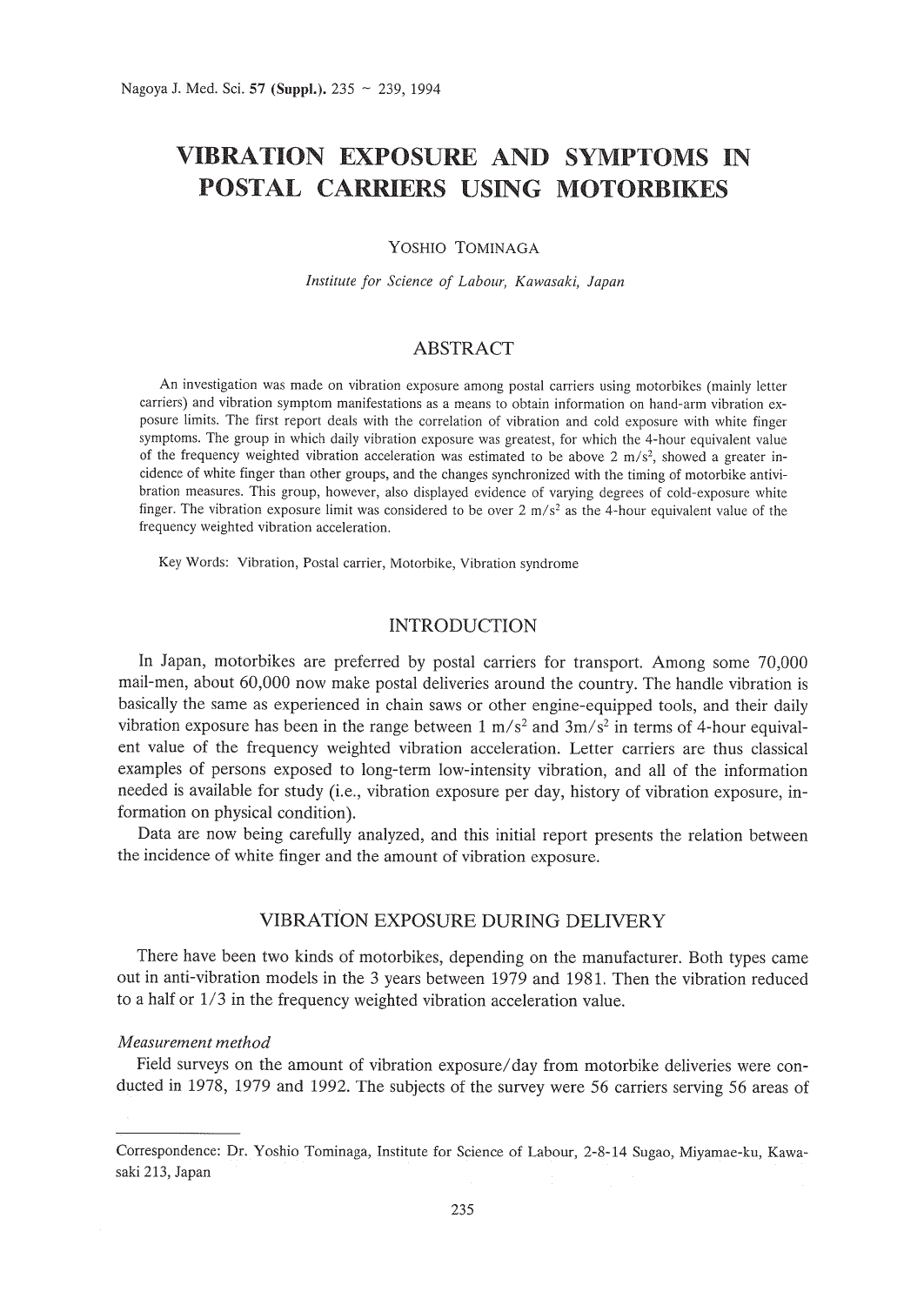Yoshio Tominaga

7 post offices in 7 cities. The motorbikes used were 41 of the older, pre-antivibration models and 15 of the later anti-vibration models.

In the earlier 2 surveys, the left handle vibration was sampled at 3-second intervals and recorded by a semiconductor memory along with running speed. Vibration directions measured were the largest axis; vertical for anti-vibration models and horizontal for pre-1979 model motorbikes. In the 1992 survey, the vibration in both directions, engine r.p.m. and speed were recorded on magnetic tape continuously. In both cases, data were fully recorded from the time when the mailmen left the post office until the time of return thereto.

*Vibration exposure from motorbikes*



Fig. 1. Distance travelled and vibration exposure  $\triangle$  old type,  $\bigcirc$  anti-vibration type

Based upon the data, we obtained the exposure amount for all days and the 4-hour equivalent value of the frequency weighted acceleration  $(a_{hw(4h,cq)})$ . The exposure amount differed with the type of model (old or antivibration), but largely ranged from 1 to 3 m/s<sup>2</sup>. This vibration exposure amount also differed according to the delivery area and work conditions in performing the deliveries.

In cities, of course, there is great population density, so delivery area per carrier is small and dtravelling distance per day is not great. With many delivery sites, the carrier must stop and mount or demount often, taking his hands off the handles frequently to insert mail into postboxes. Thus, vibration exposure is very often interrupted. These interruptions of vibration exposure number more than 500 in metropolitan delivery areas sampled; which means frequent halts of 10 to 20 seconds each, accounting for over 2 hours in all, or up to 60% of postal delivery time. Deliveries in outlying districts or mountain areas, on the other hand, reverse this situation. The delivery area tends to be very large and distance travelled is great. Stops are few and so vibration exposure is interrupted much less.

Fig. 1 shows the relationship between distance travelled and vibration exposure  $(a_{hw(4h,eq)})$  per day. With use of the older models (indicated by the solid triangles), the distance travelled and amount of vibration exposure increase together. Cases with many deliveries tend to have less exposure. In the antivibration models (indicated by blank circles), the part from the engine component is less than half, the road component does not diminish, and other complex components are present, so the level does not fall below  $1 \text{ m/s}^2$ .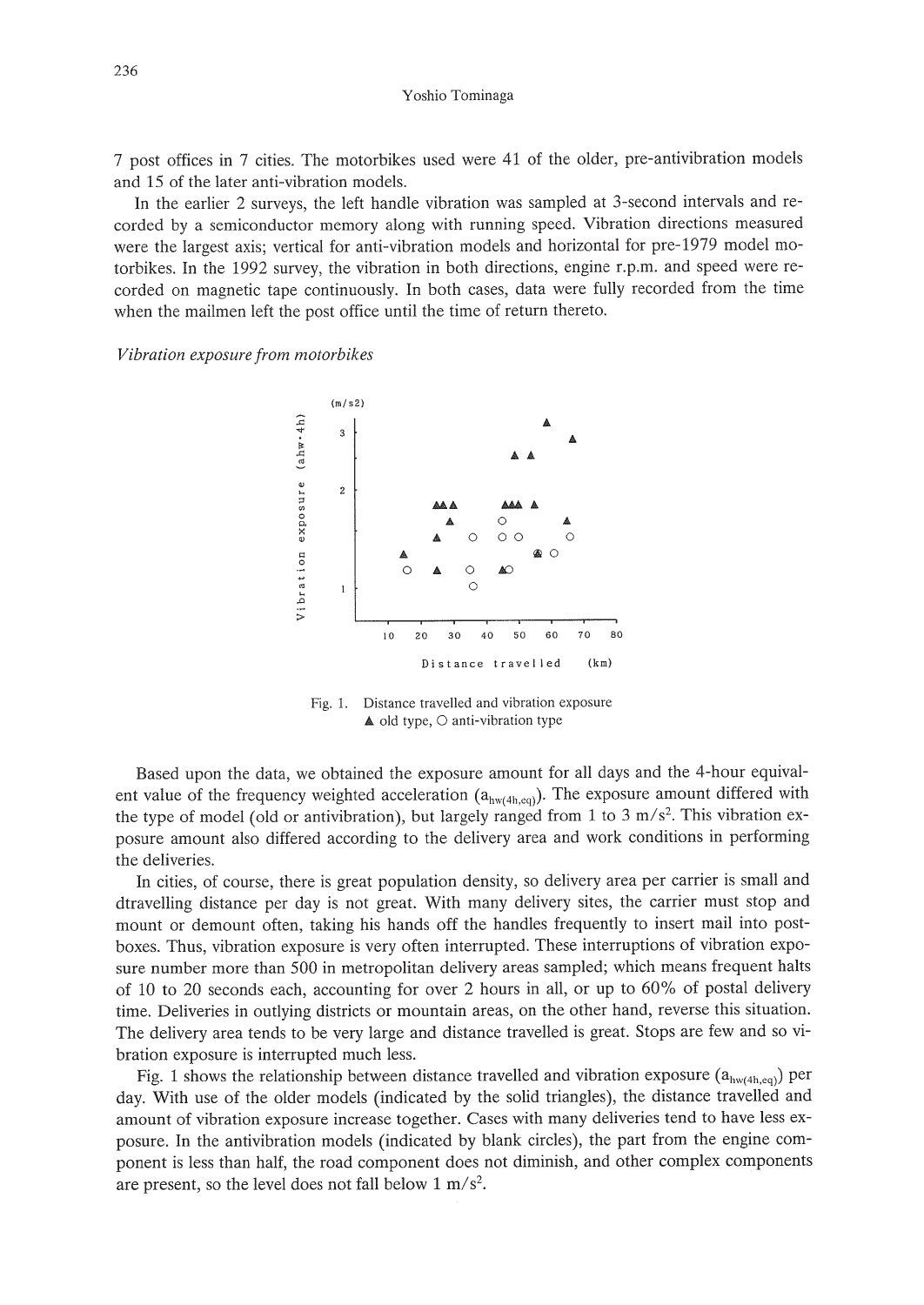## VIBRATION SYMPTOMS IN POSTAL CARRIERS

# HEALTH SURVEY

Surveys of health and working conditions were conducted on 99,179 postal workers using motorbikes for their jobs, from 1982 to 1987. Among them were 64,155 letter carriers. In the survey, respondents were asked to enter their job experience on motorbikes as well as any symptoms experienced. Data gathered are still under scrutiny. In this preliminary report, we present results for our investigation of a possible connection between white finger incidence and work on a motorbike.

White finger was recognized in 2,131 workers, or 2.1% of the overall. The incidence was 2.8% among the letter carriers. There was a strong correlation of white finger with the number of years riding a motorbike and age, as well as with the size of the delivery area and post office (no. of personnel), the distance travelled per day, number of deliveries and items delivered, among other factors.

The correlation between the size of a given post office and white finger incidence was investigated for units of 10 postal staff members and found to be 2.8-3.3% at post offices with less than 60 employees; where there were more than 70 employees, the figure was 0.9-1.7%. Small sized post offices were usually located in mountain areas or outlying districts with low population, little industry, and fewer items to deliver to fewer locations. For these reasons, both vibration exposure amount and exposure time are increased. Large post offices, on the other hand, are located more often in the center of cities, where conditions are just the opposite; vibration exposure is far less. There are 1,800 post offices staffed by less than 70 employees. Of them 65 were randomly sampled and classified by area conditions. The results showed a 4.3% incidence of white finger in mountain districts, against only 1.9% in urban post office area. These findings reflect differences governed by factors such as the size of the postal delivery area, distance travelled and running time, in relation to vibration exposure.

As mentioned above, there was a strong correlation found between the distance travelled per day and the amount of vibration exposure. The relation between the incidence of white finger and various distances travelled is shown in terms of the number of years of motorbike riding is presented in Fig. 2. Health surveys were conducted for 6 years (1982-1987). We sampled at this time some of the data available for 1982 to 1986.



Fig. 2. White finger incidence and riding history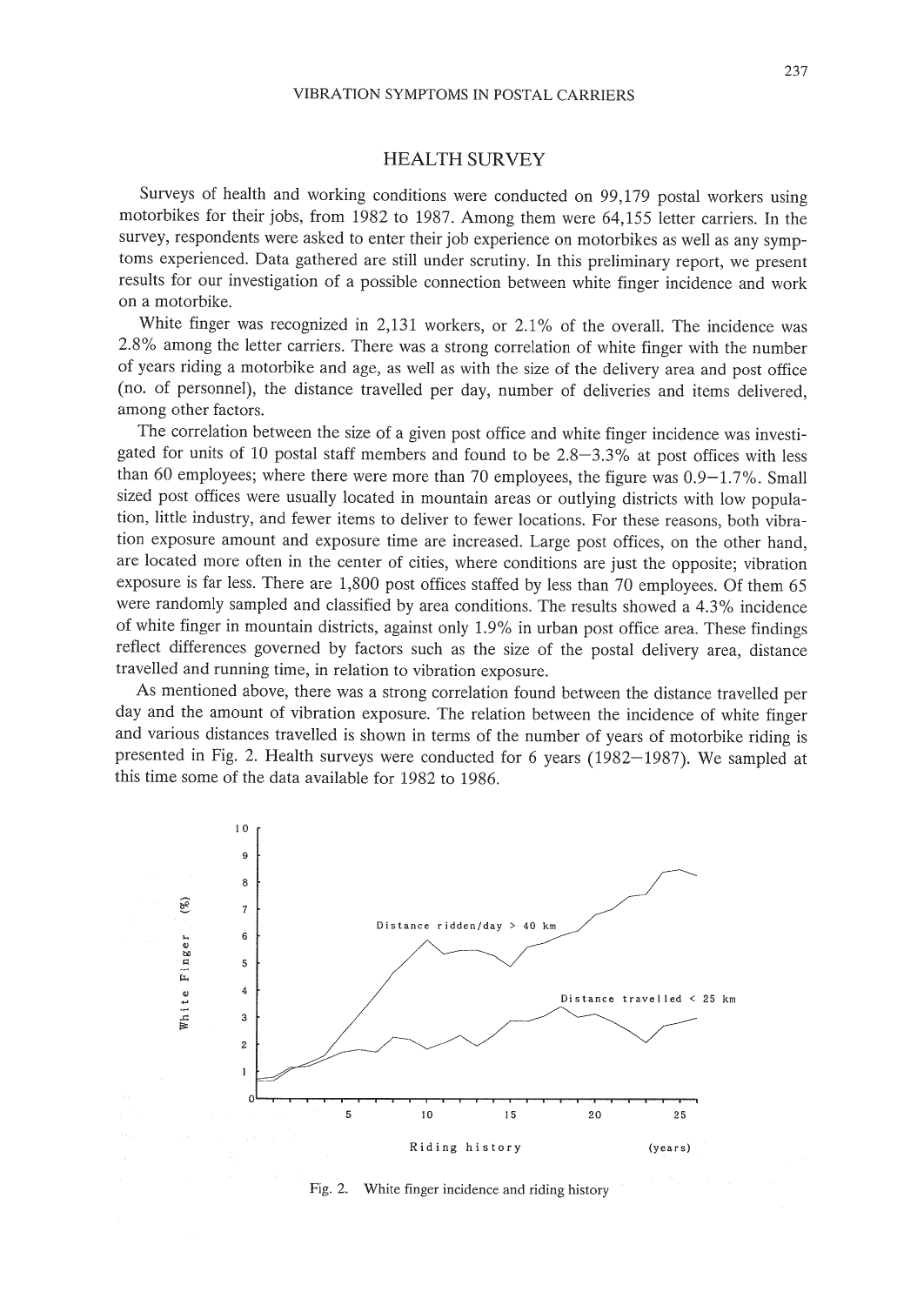#### Yoshio Tominaga

From the working conditions survey, we selected post offices with either a mean distance travelled of more than 40 km/day within a postal district or those post offices areas in which the distance travelled was less than 25 km/day. Then we compared the incidence of white finger among the personnel of the respective post offices. The curve in the figure indicates the smoothing, moving average for each 5-year period. Both groups' running conditions are given in Table 1. The following may be concluded based on the figure.

(1) There is no difference between groups for up to 4 years' work. The comparison in this period is only between motorbike carriers using the antivibration models.

(2) The incidence of white finger increases at 5 to 10 years in the carrier group covering long distances. This statistic reflects the conditions prevailing when the older model motorbikes were used.

(3) In the group travelling shorter distances by motorbike, the white finger incidence rises slowly with each passing year before levelling off at 15-20 years.

(4) After 20 years driving, the rate of white finger incidence in the group covering long distances shows a rapid increase.

Table 1. Comparison of Operating Conditions according to Distance of Motorbike Riding.

|                                    | A Group<br>$($ >40 km/day) | <b>B</b> Group<br>$(<25 \text{ km/day})$ |
|------------------------------------|----------------------------|------------------------------------------|
| No. carriers                       | 6268                       | 8773                                     |
| Age (years)                        | $38.0 \pm 9.9$             | $34.8 \pm 8.6$                           |
| Workdays/week (days)               | $5.6 \pm 0.7$              | $4.6 \pm 1.5$                            |
| Working time (min/day)             | $248 \pm 53$               | $183 \pm 59$                             |
| Distance travelled (km/day)        | $46.8 \pm 11.8$            | $23.4 \pm 9.2$                           |
| No. deliveries                     | $252 \pm 132$              | $459 \pm 250$                            |
| No. items delivered                | $451 \pm 321$              | $1,051 \pm 609$                          |
| Use of warm gloves<br>against cold | 21.1                       | 15.9                                     |

## DISCUSSION

From examination of Fig. 2, the days of exposure per week as well as exposure time per day are greater in the group of carriers travelling long distances. Moreover, exposure interruptions during delivery operations are few (Table 1). Based on Fig. 1, we may estimate 1.5 to 3 m/s<sup>2</sup> for exposure on the old-model motorbikes with the 4-hour equivalent value  $(a_{hw(4h,eq)})$ . In the short-distance group, the value would be about 1.5  $m/s<sup>2</sup>$ . In the same way, cold exposure would be more severe in the long-distance group. A greater percentage of carriers would wear warm gloves against the cold in this group, reflecting the weather in their areas.

In Table 2 the white finger syndrome is compared among workers with motorbike-riding histories of up to 5 years, 10 to 14 years and 20 to 24 years. The curve for white finger incidence . in the figure shows a good correspondence with the primary Raynaud's phenomenon. The primary Raynaud's phenomenon is said to have an onset after puberty and up to 40 years of age, and those falling into this category more or less showed onset over 80% of the time. Often there was multiple finger involvement. Moreover, in VWF (vibration-induced white finger), it would be difficult to conceive of its occurrence at this level so early in plural fingers on both sides. Occurrence on the thumb would also be rare. Even when estimated for the long-distance group